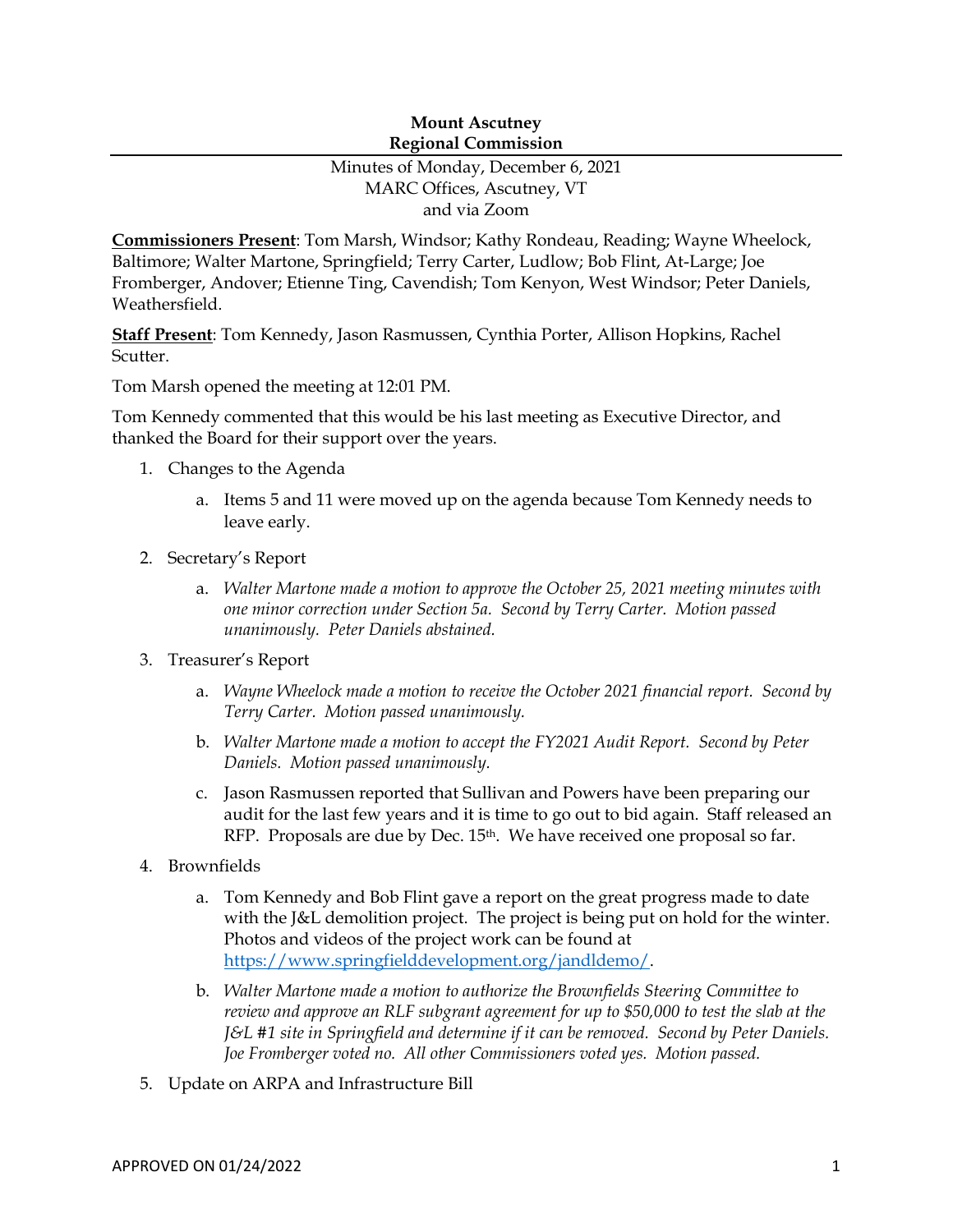- a. Tom Kennedy gave an update on ARPA funding. He reported that eligible projects include computer security upgrades, failing culvert upgrades, digitizing town records and website development.
- b. Tom also reported that funding from the federal infrastructure bill is largely going to the states, and will be largely distributed through existing programs.
- 6. Set Annual Dues Rate and Discussion About Annual Increases
	- a. Jason Rasmussen indicated that we have set our annual dues based on the decennial census population figures, and the rate has not increased in many years. We recently got the 2020 census numbers and are proposing a five-cent increase in the dues rate. As indicated on the spreadsheet in the agenda packet, the increase is fairly minor. We will reconsider the rate annually, but do not want to lock in a set annual increase at this time.
	- b. *Joe Fromberger made a motion to set the annual dues rate for towns based on the 2020 U.S. Census population and at a rate of \$1.30/person. Second by Kathy Rondeau. Motion passed unanimously.*
- 7. Regional Project Priorities for ACCD
	- a. MARC and SRDC will submit to ACCD. Bob indicated that we will revisit the list annually, and there is also an opportunity to modify the list if needed. The SRDC Board will be asked to adopt the list as a next step.
	- b. *Terry Carter made a motion to adopt the regional project priority list as presented. Second by Peter Daniels. Motion passed unanimously.*
- 8. Discussion of Regional Plan Updates
	- a. Jason Rasmussen indicated that a few chapters are nearly ready for review by the Regional Plan Committee. Staff are still incorporating comments from stakeholder groups, but a couple chapters should be ready for review soon.
	- b. Rachel Scudder and Allison Hopkins gave an introductory presentation on diversity, equity and inclusion. We will discuss these concepts in more detail at a future meeting. At Walter Martone's suggestion, the slides will be made available to Commissioners.
- 9. Discuss Supreme Court Decision on Cavendish Quarry and One-Acre Towns
	- a. Jason Rasmussen and Etienne Ting reported on a Supreme Court case that would have impacts on Act 250 jurisdiction in one-acre towns. Only Cavendish and Reading are one-acre towns in this region. The project involved a stone quarry on a 175-acre lot, but that would disturb about 0.93-acre site. In the past, Act 250 permits would be required for projects on one-acre plus lots. In this decision, the court decided that jurisdiction should be determined by the area of site disturbance instead. Some people are concerned with the implications of this, which might allow commercial development on smaller lots without local or state land use permits. The court has reopened consideration of this decision.